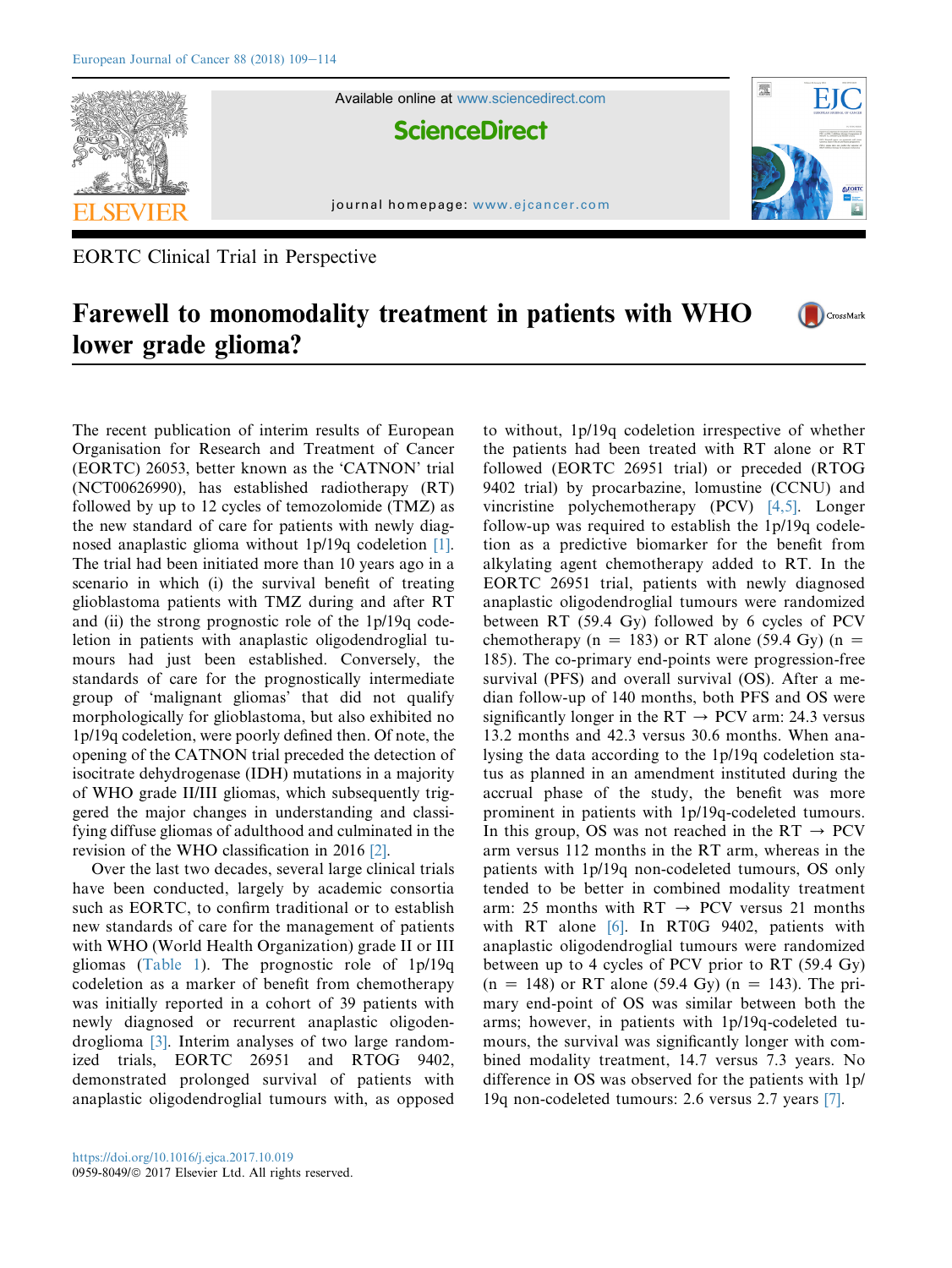<span id="page-1-0"></span>

|                                                                            |                                                                                                           | Overall survival<br>Progression-free survival |                                   |                                |                                                               |                               |
|----------------------------------------------------------------------------|-----------------------------------------------------------------------------------------------------------|-----------------------------------------------|-----------------------------------|--------------------------------|---------------------------------------------------------------|-------------------------------|
|                                                                            |                                                                                                           | Median (95% CI)                               | At 5 years $(95%$<br>$\mathbf{C}$ | Median (95%<br>CI              | At 5 years $(95%$<br>$\overline{\text{CI}}$                   |                               |
| RTOG 9802 'high risk' grade II<br>gliomas                                  | RT followed by PCV ( $n = 125$ ;<br>54 patients dead)                                                     | 10.4 years (6.1-NR)                           | $61\%$ (53-70)                    | 13.3 years<br>$(10.6-NR)$      | 72% (64-80)                                                   | Buckner et al.,<br>2016 [8]   |
|                                                                            | RT alone ( $n = 126$ ; 84 patients<br>dead)                                                               | 4.0 years $(3.1 - 5.5)$                       | $44\%$ (35-53)                    | 7.8 years<br>$(6.1 - 9.8)$     | $63\%$ (55-72)                                                |                               |
| RTOG 9802 'low risk' grade II<br>gliomas                                   | No further treatment after<br>surgery ( $n = 111$ )                                                       | 9 years                                       | 48%                               | Not reached                    | 93%                                                           | Shaw et al.,<br>1998 [20]     |
| EORTC 22033-26033 trials<br>WHO grade II gliomas<br>requiring intervention | RT (50.4 Gy) (n = 240)<br>50.99 months<br>40.18%<br>Not reached<br>$(39.79 - 61.63)$<br>$(29.94 - 50.19)$ | Not reported                                  | Baumert et al.,<br>2016 [12]      |                                |                                                               |                               |
|                                                                            | Temozolomide (75 mg/m <sup>2</sup> once<br>daily for 21 days, 28-day cycles)<br>$(n = 237)$               | 40.48 months<br>$(35.25 - 46.05)$             | 28.92%<br>$(19.78 - 38.69)$       | Not reached                    | Not reported                                                  |                               |
| NOA-04 WHO grade III gliomas                                               | RT ( $n = 139$ )                                                                                          | 30.6 months<br>$(16.3 - 42.8)$                | Not reported                      | 72 months (not<br>reported)    | Not reported                                                  | Wick et al., 2009<br>[10, 11] |
|                                                                            | PCV or temozolomide ( $n = 135$ )                                                                         | 31.9 months<br>$(21.1 - 37.3)$                | Not reported                      | 82.6 months<br>(not reported)  | Not reported<br>37.0%                                         |                               |
| EORTC 26951 trial WHO grade                                                | All patients                                                                                              | 13.2 months                                   | $22\%$ (9.2-17.9)                 | 30.6 months                    |                                                               | van den Bent                  |
| III oligodendroglial gliomas                                               | RT alone ( $n = 183$ )                                                                                    | $(9.2 - 17.9)$                                | 37.5%                             | $(21.5 - 44.5)$                | $(30.0 - 44.0)$                                               | <i>et al.</i> , 2013 [6]      |
|                                                                            | RT plus PCV ( $n = 185$ )                                                                                 | 24.3 months                                   | $(30.5 - 44.4)$                   | 42.3 months                    | 43.3%                                                         |                               |
|                                                                            |                                                                                                           | $(17.4 - 40.7)$                               |                                   | $(28.7 - 62.0)$                | $(36.2 - 50.5)$                                               |                               |
|                                                                            | 1p19q codel                                                                                               | 49.9 months                                   | 46.0%                             | NR                             | 73.0%<br>$(55.6 - 84.4)$<br>76.2%<br>$(60.3 - 86.4)$<br>25.1% |                               |
|                                                                            | RT alone ( $n = 37$ )                                                                                     | $(27.8 - 101.8)$                              | $(29.6 - 60.9)$                   | 11.8 months                    |                                                               |                               |
|                                                                            | RT plus PCV $(n = 43)$                                                                                    | 156.8 months (68.1-<br>NR)                    | 71.4%<br>$(55.2 - 82.7)$          | $(75.7 - 134.3)$               |                                                               |                               |
|                                                                            | Non-codeleted tumours                                                                                     | 8.7 months                                    | 13.5%                             | 21.1 months                    |                                                               |                               |
|                                                                            | RT alone ( $n = 122$ )                                                                                    | $(7.1 - 11.7)$                                | $(8.1 - 20.2)$                    | $(17.6 - 28.7)$                | $(17.7 - 33.0)$                                               |                               |
|                                                                            | RT plus PCV $(n = 144)$                                                                                   | 14.8 months<br>$(9.9 - 21.1)$                 | $25.4(17.8-33.7)$                 | 25 months<br>$(18.0 - 36.8)$   | 31.6%<br>$(23.3 - 40.2)$                                      |                               |
|                                                                            | <b>IDH</b> mutant                                                                                         | 36.0 months                                   | 33.3%                             | 64.8 months                    | 52.8%                                                         |                               |
|                                                                            | RT alone ( $n = 36$ )                                                                                     | $(17.2 - 58.6)$                               | $(18.8 - 48.6)$                   | $(36.9 - 111.8)$               | $(35.5 - 67.4)$                                               |                               |
|                                                                            | RT plus PCV $(n = 45)$                                                                                    | 71.2 months (47.1-NR)                         | 59.1%<br>$(43.2 - 71.9)$          | $\rm NR$                       | 68.2%<br>$(52.3 - 79.8)$                                      |                               |
|                                                                            | IDH wildtype                                                                                              | 6.8 months $(5.4-8.6)$                        | 4.0%                              | 14.7 months                    | $16.0^{\S}$ (7.5-27.4)                                        |                               |
|                                                                            | RT alone $(n = 50)$                                                                                       | $10.0(7.8-18.2)$                              | $(11.9 - 31.8)$                   | $(11.9 - 19.1)$                | $21.3(11.0-33.8)$                                             |                               |
|                                                                            | RT plus PCV $(n = 47)$                                                                                    |                                               | $17.0\%$<br>$(8.0 - 29.0)$        | 19.0 months<br>$(14.6 - 30.2)$ |                                                               |                               |
| RTOG 9402 WHO grade III                                                    | All patients                                                                                              | Not reported                                  | Not reported                      | 4.6 years                      | Not reported                                                  | Cairncross                    |
| oligodendroglial gliomas                                                   | RT alone ( $n = 143$ )<br>RT plus PCV $(n = 148)$                                                         |                                               |                                   | 4.7 years                      |                                                               | et al., 2013 [7]              |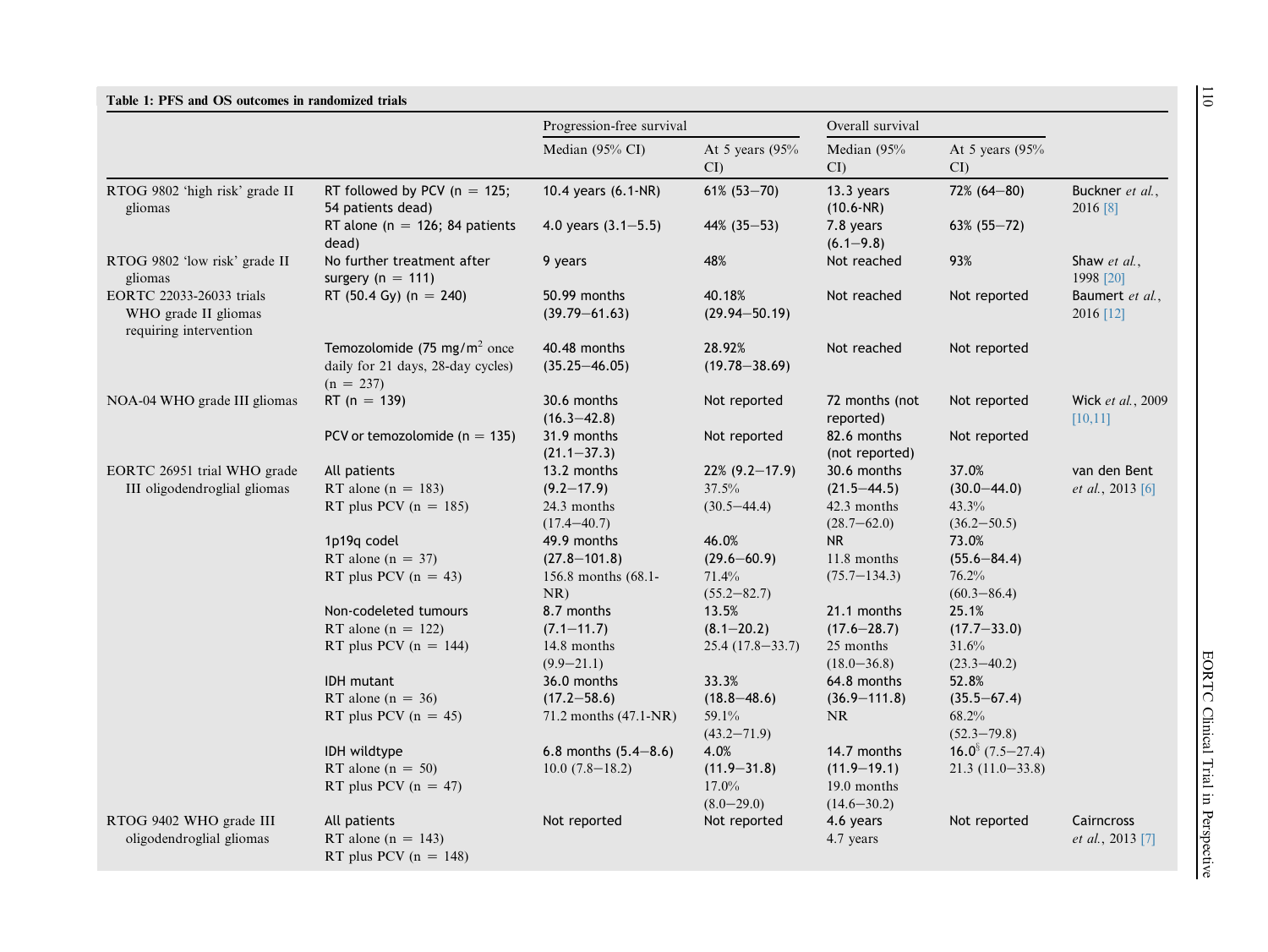|                                                                             |                                                                          | van den Bent<br>et al., 2017 [1]                                   |                                               |
|-----------------------------------------------------------------------------|--------------------------------------------------------------------------|--------------------------------------------------------------------|-----------------------------------------------|
| Unpublished<br>data                                                         | Not reported                                                             | $(47.2 - 63.8)$<br>55.9%                                           | $(36.3 - 51.6)$<br>44.1%                      |
| 14.7 years<br>7.3 years                                                     | 2.6 years<br>2.7 years                                                   | Not reached                                                        | 41.1 months<br>$(36.6 - 60.7)$                |
| Not reported                                                                | Not reported                                                             | $(35.0 - 50.9)$<br>43.1%                                           | $(17.7 - 31.6)$<br>24.3%                      |
| 2.9 years<br>8.4 years                                                      | 1.2 years<br>1.0 year                                                    | $42.8(28.6 - 60.6)$                                                | 19.0 months<br>$(14.4 - 24.6)$                |
| 1p19q-codeleted tumours<br>RT plus PCV ( $n = 59$ )<br>RT alone (n = $67$ ) | Non-codeleted tumours<br>RT plus PCV ( $n = 76$ )<br>RT alone $(n = 61)$ | RT and adjuvant temozolomide<br>373 patients; 92 patients<br>dead) | RT alone (372 patients; 129<br>patients dead) |
|                                                                             |                                                                          | CATNON EORTC 26053-22054<br>trials (interim analysis)              | WHO grade III, without 1p/19q<br>codeletion   |

These two studies reconfirmed the worse outcome for patients with 1p/19q non-codeleted anaplastic gliomas than that for those with 1p/19q-codeleted tumours already observed at the first report  $[4,5]$  and illustrated the necessity to further study these tumours in separate trials, one being CATNON (see below). Accordingly, the CODEL trial (EORTC 26081) was designed to define the best therapeutic approach for patients with 1p/19q-codeleted anaplastic gliomas by comparing RT alone versus RT followed by PCV and included a TMZ alone arm, reminiscent of the NOA-04 trial (see below). The survival benefit with combined modality treatment in EORTC 26951 and RT0G 9402 trials published in 2013 required a change in the design of CODEL: RT followed by PCV shall now be compared with RT plus concomitant and maintenance TMZ (TMZ/RT  $\rightarrow$  TMZ) (NCT00887146). Independently, efforts to optimise the standards of care

for patients with WHO grade II gliomas were taken both in the US and in Europe. RTOG 9802 trial was a randomized study comparing RT alone (54 Gy) versus RT (54 Gy) followed by 6 cycles of PCV in 'high-risk' WHO grade II glioma patients where high risk was defined by patients being aged either less than 40 years and having undergone biopsy or subtotal resection only or patients aged greater than or equal to 40 years. Patients treated with  $RT \rightarrow PCV$  had a significantly longer survival than patients treated with RT alone: 11.3 versus 7.8 years. The superiority of  $RT \rightarrow PCV$  over RT was seen in all histological subtypes: astrocytoma, oligoastrocytoma and oligodendroglioma. Patients with IDH1R312H-mutant tumours had longer survival than patients with IDH1R312H non-mutant tumours, but only 45% of tumours could be assessed for IDH1<sup>R132H</sup> status by immunohistochemistry. The number of patients with IDH1R132H non-mutant tumours was too small to evaluate an association of treatment with outcome, and data on 1p/19q codeletion status were reported to be insufficient for interpretation [\[8\]](#page-4-0). The superiority of combined modality treatment had thus been confirmed for 1p/19qcodeleted anaplastic gliomas in two trials and in 'high risk' WHO grade II gliomas in one trial.

CATNON (EORTC 26053-22054 trials) (NCT00 626990) was an intergroup randomised  $2 \times 2$  factorial design, open-labelled, phase III trial in newly diagnosed 1p/19q non-codeleted adult anaplastic glioma patients on stable or decreasing steroids. It compared RT alone (59.4 Gy in 33 fractions), the same RT regimen followed by maintenance TMZ (12 cycles of  $150-200$  mg/m<sup>2</sup> given on days 1-5 of 4-week cycles), RT with concurrent TMZ (75 mg/m <sup>2</sup> per day) and RT with concurrent TMZ followed by maintenance TMZ. The primary end-point was OS adjusted for WHO performance status, age, loss of heterozygosity 1p, the presence of oligodendroglial elements, and O6-methylguanine DNA methyltransferase (MGMT) promoter methylation status. The interim results from a pre-planned analysis when 41% of death had occurred and after a median follow-up of 27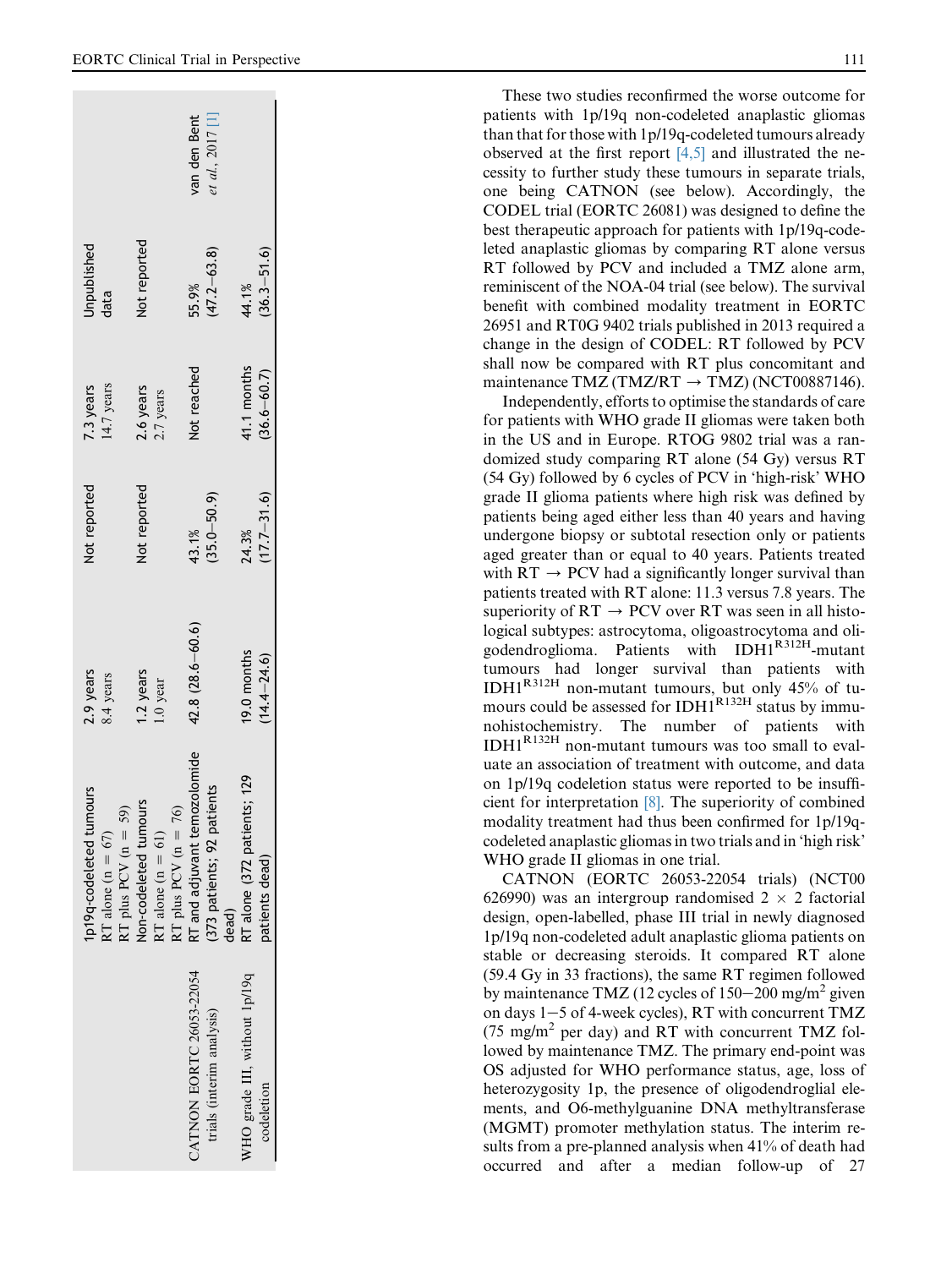months—and which took place shortly after the end of accrual-demonstrated a significant increase in the survival at a hazard ratio of 0.65 (95% confidence interval: 0.45–0.93,  $p = 0.0014$ ) for patients treated with maintenance TMZ. Survival at 5 years was accordingly increased, too: 55.9% versus 44.1%, an intent-to-treat analysis. Progression of disease was noted in 54% of patients who did not receive maintenance TMZ, as opposed to 39% for patients treated with maintenance TMZ. The treatment was well tolerated up to the time of this interim analysis [\[1\]](#page-4-0). These data were practice-changing and supported the use of 12 months of maintenance TMZ after RT for the treatment of newly diagnosed 1p/19q noncodeleted anaplastic glioma [\[9\].](#page-4-0) Yet, there are inherent limitations of CATNON: data on IDH1/2 mutation status, MGMT status and on quality of life and cognition await analysis and publication, and the role of concurrent TMZ remains to be defined.

Is there still a role for non-combined modality treatment in diffuse adult glioma of WHO grades II and III after four randomized trials have demonstrated a survival advantage of combination therapy compared with RT alone? Two trials in similar patient populations have shown that RT alone and alkylating agent chemotherapy alone result in similar outcome. NOA-04 was a phase III trial that evaluated as the primary endpoint the time to treatment failure defined as the second progression, after RT (60 Gy) and one line of alkylating chemotherapy (PCV or TMZ) in either sequence, in patients with newly diagnosed anaplastic glioma. After a median follow-up of 9.5 years, there was no difference for PFS or OS between arms, for all patients pooled or stratified for the three major molecular subgroups: IDH wild-type, IDH mutant, 1p/19q non-codeleted, and IDH mutant, 1p/19q-codeleted, although data for the latter group are immature [\[10,11\]](#page-4-0). The EORTC 22033-26033 phase III trial compared RT (50.4 Gy) alone and TMZ alone (12 cycles, 75 mg/m<sup>2</sup> at days  $21-28$  of 28day cycles) in patients with WHO 2007 grade II glioma with 'high-risk' features, such as age greater than 40 years, progressive disease, tumour diameter above 5 cm, tumour crossing the midline, and neurological symptoms. PFS, the primary end-point, did not differ between arms (RT: 46 months, TMZ: 39 months). Median OS was not reached at the time of a pre-planned interim analysis performed after a median follow-up of 48 months [\[12\].](#page-4-0) The equivalence of RT with alkylating agent-based chemotherapy in NOA-04 and EORTC 22033-26033 trials together with the superiority of combined modality treatment over RT alone in four subsequent trials lends strong support to the assumption that chemotherapy alone would result in inferior survival compared with combined modality treatment, too, although this has not been formally demonstrated.

The main concern of using a combined modality approach in young patients with a relatively long life expectancy is the risk of late treatment-induced

neurotoxicity notably in long-term surviving patients. Health-related quality of life and cognition were evaluated in a sub-analysis of EORTC 26951 trial including 37 surviving patients. At the time of assessment, the median OS was 147 months, and 27 patients were free of progression. Of these 27 patients, 8 (30%) showed a decline in four or more cognitive domains out of 6, 11 patients  $(41\%)$  were employed, and 22 patients  $(81\%)$  lived independently, relative to an initial assessment at 2.5 years after initial therapy. No detrimental effect of adding PCV to RT was noted on the EORTC QLQ C20 and BN20 scales in this small group of patients [\[13\]](#page-4-0). Only a single randomized trial has indicated potential efficacy of a cognitive rehabilitation program in glioma patients [\[14\]](#page-4-0), and no randomized trial has shown an efficacy of any pharmaceutical intervention for the treatment of cognitive decline in glioma patients. Preservation of cognition while reducing potential treatment-related toxicity therefore remains to be of interest in long-term survivors with glioma.

Just like we still do not understand which molecular makeup of gliomas determines benefit from RT alone, we also remain with the question which molecular features allow to expect the largest benefit from the addition of chemotherapy to RT. IDH1/2 mutations, CpG island methylator phenotype or MGMT promoter methylation have been discussed  $[15-17]$  $[15-17]$ , but all these are obviously interrelated [\[18\]](#page-5-0). More importantly, all six studies reviewed herein suffer from a lack of power to inform on relative treatment efficacy when trial results are stratified for molecular subgroups defined by IDH1/2 mutation and 1p/19q codeletion status. This is particularly true for IDH1/2 wild-type gliomas, which were a minority of tumours with poorer outcomes in all trials where molecular data are available. In fact, the median PFS in EORTC 22033-26033 trials for patients with IDH wild-type WHO grade II gliomas of below 24 months with either treatment modality is inferior to the PFS of IDH mutant gliomas of WHO grade III, e.g. in NOA-04, again irrespective of treatment  $[10-12]$  $[10-12]$ . Accordingly, future clinical trial initiatives need to separate the three major molecular categories of diffuse gliomas of WHO grades II and III, acknowledging that molecular status overrides WHO grade [\[18\].](#page-5-0) Furthermore, the WHO grade III versus II distinction may have only limited significance within molecular subgroups, as shown in a large series of IDH mutant, 1p/19q non-codeleted tumours [\[19\]](#page-5-0). Accordingly, the revised CODEL trial has also broadened its inclusion criteria to enrol both WHO grade II and III tumours with 1p/19q codeletion.

Where do we go from here in Europe? The EORTC Brain Tumor Group has committed to participate in the CODEL trial although there is concern that there are more important questions to address than the replacement of  $RT \rightarrow PCV$  by TMZ/RT  $\rightarrow TMZ$ . EORTC 1635, provisionally termed iWOT, is a new concept for the next randomized phase III trial in the spectrum of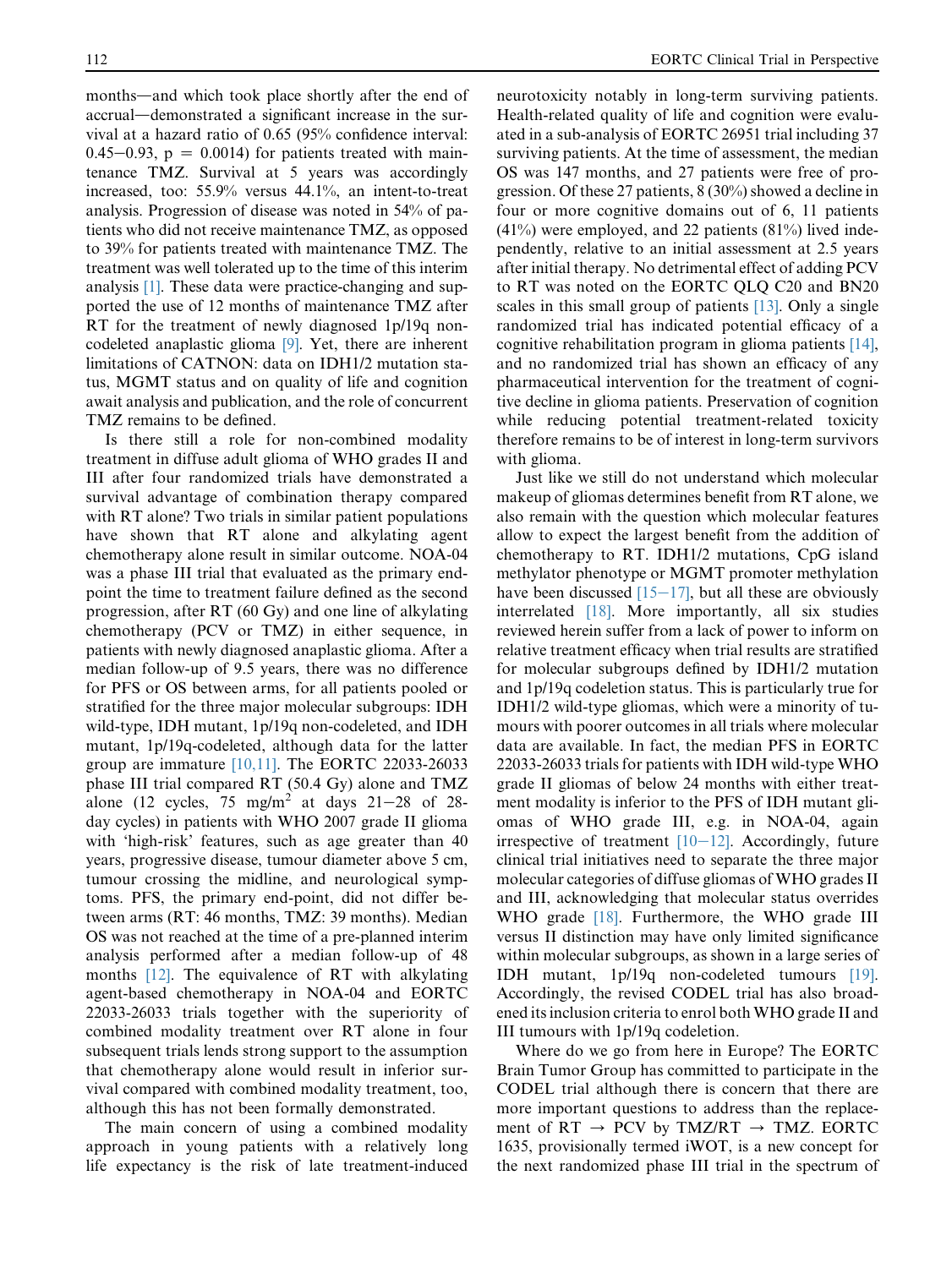<span id="page-4-0"></span>IDH mutant, 1p/19q non-codeleted tumours that shall address what the Brain Tumour Group, after a dedicated brainstorming meeting in February 2016, felt to be most burning question in the current landscape where monomodality treatment seems to be no longer an option: is there a population of patients with IDH mutant, 1p/19q non-codeleted gliomas who can be safely managed by a watch-and-wait strategy, without compromising survival, but with the goal of potentially delaying the development of delayed treatment-related neurotoxicity? RTOG 9802 trial had included a third, non-randomized arm of 111 patients with favourable prognostic criteria defined as age <40 years and image-verified complete resection who were observed without further treatment. After a median follow-up of 4.4 years, PFS at 5 years was estimated at 48%, and OS at 5 years was 93%. PFS was longer for patients with pre-operative tumours with a diameter of less than 4 cm, residual postoperative tumour of less than 1 cm diameter on MRI, and oligodendroglioma histology [\[20\].](#page-5-0) This observational arm defines a framework for further exploring observation alone after surgery for lower grade gliomas.

Accordingly, EORTC 1635 is designed to compare a watch-and-wait strategy with RT (50.4 Gy) within 6 months of diagnostic surgery or first resection followed by up to 12 cycles of maintenance TMZ in patients with IDH mutant, 1p/19q non-codeleted WHO grade II or III tumours who at the time of randomisation have no enhancing tumour, no functional deficits due to tumour, with the exception of seizures only which can be controlled, no signs of increased intracranial pressure after surgery, a WHO performance status of  $0-2$  and for whom a wait and watch policy appears to be an option. Although this will be beyond doubt as a challenging trial in terms of investigator adherence to protocol and of convincing patients to participate, it nevertheless addresses an important question in daily clinical practice. Meanwhile, the CATNON trial provides an important step forward in establishing a new standard of care for a subgroup of adult patients with anaplastic glioma, and upcoming secondary analyses based on molecular subgroups will further refine treatment strategies for this group of patients.

## Conflict of interest statement

None declared.

## References

- [1] van den Bent MJ, Baumert B, Erridge SC, Vogelbaum MA, Nowak AK, Sanson M, et al. Interim results from the CATNON trial (EORTC study 26053-22054) of treatment with concurrent and adjuvant temozolomide for 1p/19q non-co-deleted anaplastic glioma: a phase 3, randomised, open-label intergroup study. Lancet Lond Engl 2017. [https://doi.org/10.1016/S0140-6736\(17\)31442-3](https://doi.org/10.1016/S0140-6736(17)31442-3).
- [2] Louis DN, Perry A, Reifenberger G, von Deimling A, Figarella-Branger D, Cavenee WK, et al. The 2016 World Health

Organization Classification of Tumors of the Central Nervous System: a summary. Acta Neuropathol (Berl)  $2016;131:803-20$ . <https://doi.org/10.1007/s00401-016-1545-1>.

- [3] [Cairncross JG, Ueki K, Zlatescu MC, Lisle DK, Finkelstein DM,](http://refhub.elsevier.com/S0959-8049(17)31359-X/sref3) [Hammond RR, et al. Specific genetic predictors of chemothera](http://refhub.elsevier.com/S0959-8049(17)31359-X/sref3)[peutic response and survival in patients with anaplastic oligo](http://refhub.elsevier.com/S0959-8049(17)31359-X/sref3)[dendrogliomas. J Natl Cancer Inst 1998;90:1473](http://refhub.elsevier.com/S0959-8049(17)31359-X/sref3)-[9](http://refhub.elsevier.com/S0959-8049(17)31359-X/sref3).
- [4] van den Bent MJ, Carpentier AF, Brandes AA, Sanson M, Taphoorn MJB, Bernsen HJJA, et al. Adjuvant procarbazine, lomustine, and vincristine improves progression-free survival but not overall survival in newly diagnosed anaplastic oligodendrogliomas and oligoastrocytomas: a randomized European Organisation for Research and Treatment of Cancer phase III trial. J Clin Oncol 2006;24:2715-22. [https://doi.org/10.1200/JCO.](https://doi.org/10.1200/JCO.2005.04.6078) [2005.04.6078.](https://doi.org/10.1200/JCO.2005.04.6078)
- [5] Intergroup Radiation Therapy Oncology Group Trial 9402, Cairncross G, Berkey B, Shaw E, Jenkins R, Scheithauer B, et al. Phase III trial of chemotherapy plus radiotherapy compared with radiotherapy alone for pure and mixed anaplastic oligodendroglioma: intergroup Radiation Therapy Oncology Group Trial 9402. J Clin Oncol 2006;24:2707-14. [https://doi.org/10.1200/JCO.](https://doi.org/10.1200/JCO.2005.04.3414) [2005.04.3414.](https://doi.org/10.1200/JCO.2005.04.3414)
- [6] van den Bent MJ, Brandes AA, Taphoorn MJB, Kros JM, Kouwenhoven MCM, Delattre J-Y, et al. Adjuvant procarbazine, lomustine, and vincristine chemotherapy in newly diagnosed anaplastic oligodendroglioma: long-term follow-up of EORTC brain tumor group study 26951. J Clin Oncol  $2013;31:344-50$ . [https://doi.org/10.1200/JCO.2012.43.2229.](https://doi.org/10.1200/JCO.2012.43.2229)
- [7] Cairncross G, Wang M, Shaw E, Jenkins R, Brachman D, Buckner J, et al. Phase III trial of chemoradiotherapy for anaplastic oligodendroglioma: long-term results of RTOG 9402. J Clin Oncol 2013;31:337-43. [https://doi.org/10.1200/JCO.2012.43.](https://doi.org/10.1200/JCO.2012.43.2674) [2674.](https://doi.org/10.1200/JCO.2012.43.2674)
- [8] Buckner JC, Shaw EG, Pugh SL, Chakravarti A, Gilbert MR, Barger GR, et al. Radiation plus procarbazine, CCNU, and vincristine in low-grade glioma. N Engl J Med  $2016;374:1344-55$ . [https://doi.org/10.1056/NEJMoa1500925.](https://doi.org/10.1056/NEJMoa1500925)
- [9] Weller M, van den Bent M, Tonn JC, Stupp R, Preusser M, Cohen-Jonathan-Moyal E, et al. European Association for Neuro-Oncology (EANO) guideline on the diagnosis and treatment of adult astrocytic and oligodendroglial gliomas. Lancet Oncol 2017;18:e315-29. [https://doi.org/10.1016/S1470-2045\(17\)](https://doi.org/10.1016/S1470-2045(17)30194-8) [30194-8](https://doi.org/10.1016/S1470-2045(17)30194-8).
- [10] Wick W, Hartmann C, Engel C, Stoffels M, Felsberg J, Stockhammer F, et al. NOA-04 randomized phase III trial of sequential radiochemotherapy of anaplastic glioma with procarbazine, lomustine, and vincristine or temozolomide. J Clin Oncol 2009;27:5874-80. [https://doi.org/10.1200/JCO.2009.23.6497.](https://doi.org/10.1200/JCO.2009.23.6497)
- [11] Wick W, Roth P, Hartmann C, Hau P, Nakamura M, Stockhammer F, et al. Long-term analysis of the NOA-04 randomized phase III trial of sequential radiochemotherapy of anaplastic glioma with PCV or temozolomide. Neuro-Oncol 2016; 18:1529-37. <https://doi.org/10.1093/neuonc/now133>.
- [12] Baumert BG, Hegi ME, van den Bent MJ, von Deimling A, Gorlia T, Hoang-Xuan K, et al. Temozolomide chemotherapy versus radiotherapy in high-risk low-grade glioma (EORTC 22033-26033): a randomised, open-label, phase 3 intergroup study. Lancet Oncol 2016;17:1521-32. [https://doi.org/10.1016/](https://doi.org/10.1016/S1470-2045(16)30313-8) [S1470-2045\(16\)30313-8](https://doi.org/10.1016/S1470-2045(16)30313-8).
- [13] Habets EJJ, Taphoorn MJB, Nederend S, Klein M, Delgadillo D, Hoang-Xuan K, et al. Health-related quality of life and cognitive functioning in long-term anaplastic oligodendroglioma and oligoastrocytoma survivors. J Neurooncol 2014;116:161-8. [https://](https://doi.org/10.1007/s11060-013-1278-0) [doi.org/10.1007/s11060-013-1278-0](https://doi.org/10.1007/s11060-013-1278-0).
- [14] Gehring K, Sitskoorn MM, Gundy CM, Sikkes SAM, Klein M, Postma TJ, et al. Cognitive rehabilitation in patients with gliomas: a randomized, controlled trial. J Clin Oncol  $2009:27:3712-22$ . [https://doi.org/10.1200/JCO.2008.20.5765.](https://doi.org/10.1200/JCO.2008.20.5765)